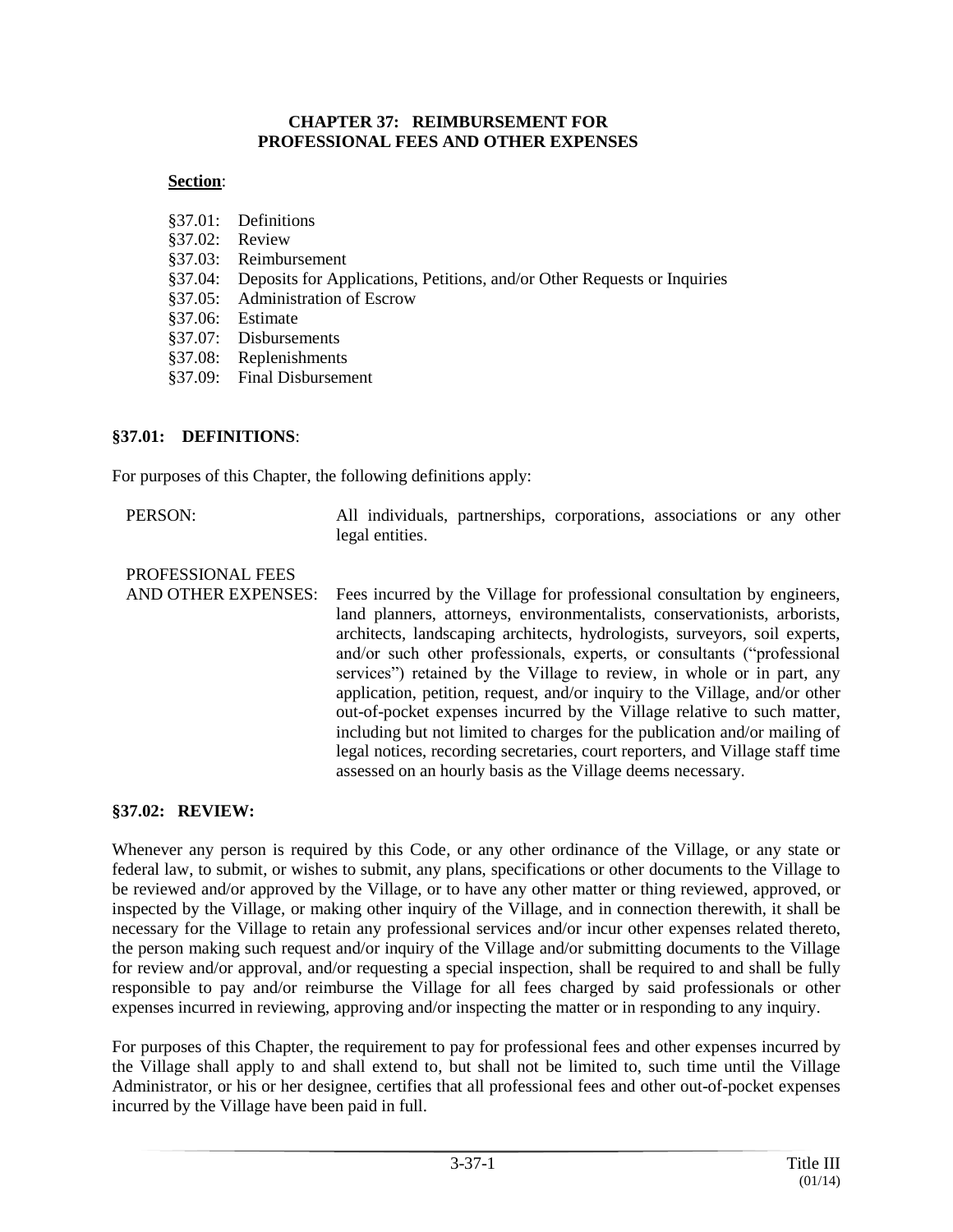### **§37.03: REIMBURSEMENT:**

It is further the purpose of this Chapter to require the deposit of the necessary funds by any applicant(s), petitioner(s), requester(s), or any person(s) making inquiry of the Village, prior to professional fees or other expenses being incurred by the Village in those instances in which the Village requires that the applicant(s), petitioner(s), requester(s), or person(s) seeking such review and/or approval or making such inquiry to pay for and/or reimburse the Village for any professional fees and/or other expenses incurred by the Village in connection with such application, petition, request, inquiry or other matter.

### **§37.04: DEPOSITS FOR APPLICATIONS, PETITIONS, AND/OR OTHER REQUESTS OR INQUIRIES**

- A. Reimbursement For Expenses: The applicant(s), petitioner(s), requester(s), or person(s) making inquiry, as the case may be, shall be required to reimburse the Village for all expenses incurred by the Village relative to the review of their respective application, petition, request and/or inquiry, including but not limited to any application for any permit, any petition, and/or other requests or inquiries, or for subdivision plat approval, whether preliminary or final approval; any petition for annexation; any petition for a special use or for a planned development; any petition for an amendment to the text of the Village Zoning Code; any petition for variation from the Zoning Code, change to the Village Zoning Map; review and/or approvals by the Village Engineer; and/or for any combination of any of the foregoing.
- B. Professionals, Experts and/or Consultants: The Village may, at its discretion, retain such professionals, experts and/or consultants as it deems necessary for a full and complete review and consideration of any application, petition, request, or inquiry required by this Code. Such professionals, experts and/or consultants may include, but shall not be limited to, attorneys, engineers, land planners, environmentalists, conservationists, arborists, architects, landscape architects, hydrologists, surveyors, soil experts and such other professionals, experts or consultants, and Village staff time assessed on an hourly basis, as the Village deems necessary and the cost of such services and other out-of-pocket expenses incurred by the Village relative to such a matter shall be borne by the applicant(s), petitioner(s), requester(s), or person(s) making inquiry as hereinafter provided.
- C. Minimum Initial Deposit For Reimbursement Of Expenses: Any application, petition, request, and/or inquiry, when filed, must be accompanied by any nonrefundable fee as specified in this Code or other Village ordinance, plus one or more deposit(s) into a non-interest-bearing, non-segregated account held by the Village Treasurer, all as specified from time to time in this Chapter, including but not limited to the nonrefundable filing fees and minimum initial deposits as follows:

| PURPOSE OF APPLICATION                                    | <b>NON-REFUNDABLE</b> | <b>REFUNDABLE</b>        |  |  |  |  |
|-----------------------------------------------------------|-----------------------|--------------------------|--|--|--|--|
| <b>AND/OR PETITION:</b>                                   | <b>FILING FEE</b>     | <b>DEPOSIT REQUIRED:</b> |  |  |  |  |
| Variation and/or Special Use for Single-Family Residences | \$250.00              | \$2,500.00               |  |  |  |  |
| Zoning Code Amendments                                    | \$500.00              | \$5,000.00               |  |  |  |  |
| Other Special Use(s)                                      | \$500.00              | \$5,000.00               |  |  |  |  |
| <b>Planned Developments:</b>                              |                       |                          |  |  |  |  |
| Pre-Application Review                                    | None                  | \$1,000.00               |  |  |  |  |
| Preliminary and Final Review                              | \$1,000.00            | \$10,000.00              |  |  |  |  |
| Subdivisions                                              | \$500.00              | \$5,000.00               |  |  |  |  |
| A Review by the Village Engineer                          | None                  | \$1,500.00               |  |  |  |  |
| Other Requests and/or Inquiries                           | None                  | \$1,000.00               |  |  |  |  |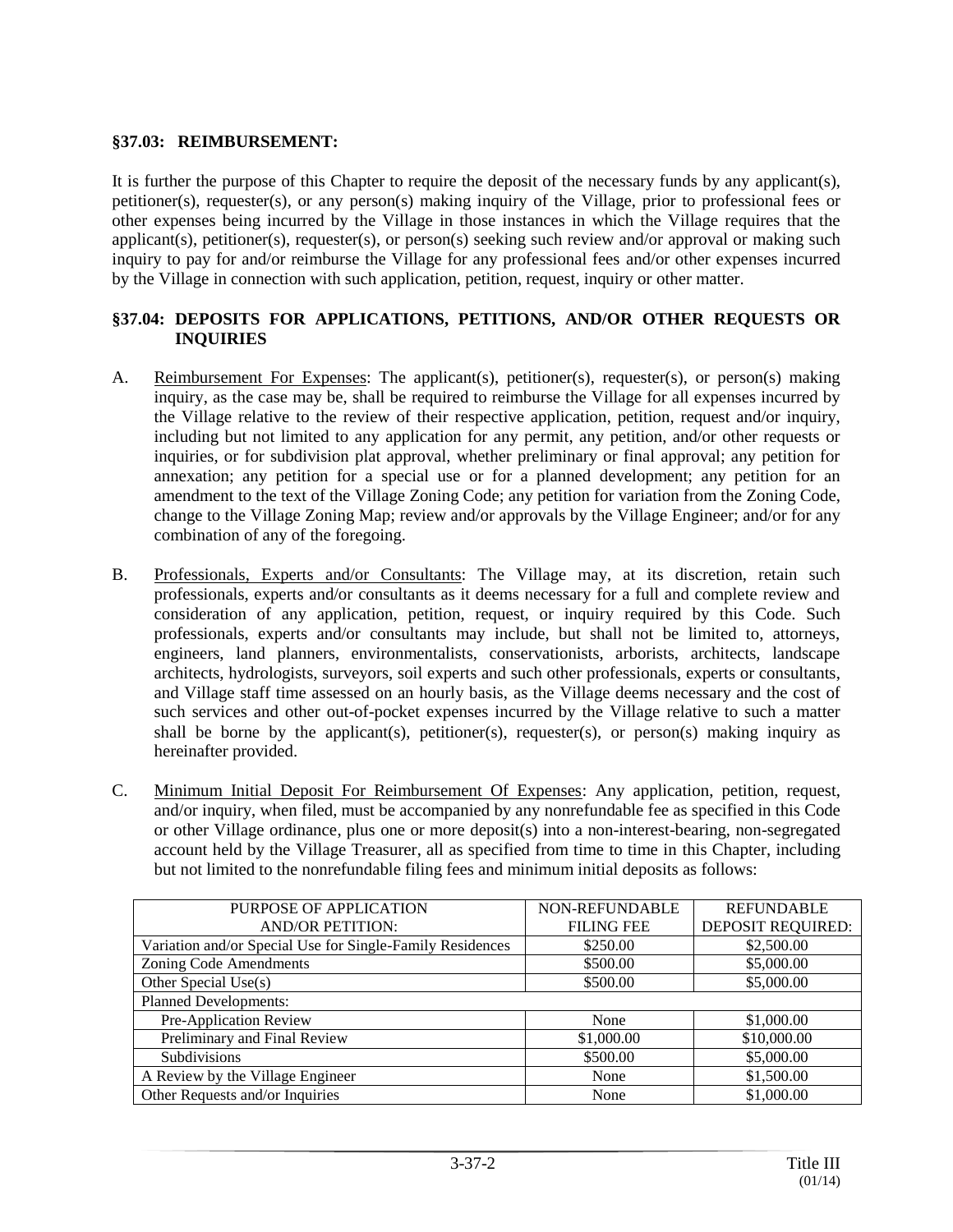- D. Additional Deposits For Reimbursement Of Expenses: The applicant(s), petitioner(s), requester(s), or person(s) making inquiry, as the case may be, shall be obligated to provide the Village with additional deposits as required in the amounts as described in this Code. Additional deposits shall be made within fourteen (14) days of the Village's request for such deposit(s). Failure to make such deposits may result in the Village withholding services, and/or continuing, postponing, and/or delaying any Village activity relative to said application, petition, request, or inquiry until such time as the deposit is paid in full.
- E. Payment Of Expenses By Village: Payment by the Village of the foregoing expenses shall be made using the aforementioned deposit(s). Detailed records of all fees and charges shall be kept by the Village and made available to the applicant(s), petitioner(s), requester(s), and/or person(s) making inquiry at no charge.
- F. Reimbursement Of Unused Deposits: Except as otherwise provided in this Code, any portion of any deposit(s) not expended by the Village shall be applied to reimbursement to the Village for any unpaid professional fees or other expenses incurred by the Village relative to such application, petition, request, or inquiry prior to being refunded to the applicant(s), petitioner(s), requester(s), or person(s) making inquiry at such time as the Village Administrator, or his or her designee, certifies that all professional fees and expenses incurred by the Village related to the matter have been paid in full and no further expenditures or charges by the Village are reasonably anticipated to be incurred related to the matter.
- G. Payment Of Final Invoice: The Village may elect to bill the applicant(s) for a final invoice rather than request an additional deposit as long as the amount is known and there are no additional charges anticipated.
- H. Unpaid Reimbursements For Expenses: All amounts due the Village and remaining unpaid after said thirty (30) day period shall accrue interest at a rate of one and one-half percent  $(1^{1/2}_{2})$  per month and, in addition, the applicant(s), petitioner(s), requester(s), or person(s) making inquiry shall also be obligated to pay to the Village such other administrative fee(s) as may be specified from time to time in this Code.
- I. The funds deposited in such escrow shall be used by the Village for the payment of and/or for the reimbursement to the Village for professional fees and/or other expenses incurred or to be incurred, but the obligation of the applicant(s), petitioner(s), requester(s) and/or other person(s) making in inquiry to reimburse the Village shall not be limited by the amount on deposit from time to time, and in addition to the foregoing and not by way of limitation, the Village may bring any action at law to collect any amounts due under any of the foregoing provisions.
- J. The provisions of this Chapter shall not be applicable to any request for public records made pursuant to the Illinois Freedom of Information Act (5 ILCS 140/1, et seq.).

## **§37.05: ADMINISTRATION OF ESCROW:**

The Village Administrator, or his or her designee, shall be responsible for the administration of escrow of funds in all those instances in which this Code, this Chapter, and/or any other ordinance of the Village, requires any applicant(s), petitioner(s), requester(s), or other person(s) making inquiry to reimburse the Village for any professional fees and other expenses the Village may incur in reviewing, approving, and/or processing that application, petition, request, inquiry, or matter. This Chapter shall apply to all instances in which this Code, this Chapter, and/or any other ordinance of the Village, requires that any applicant(s), petitioner(s), requester(s), or any person(s) making inquiry reimburse the Village for any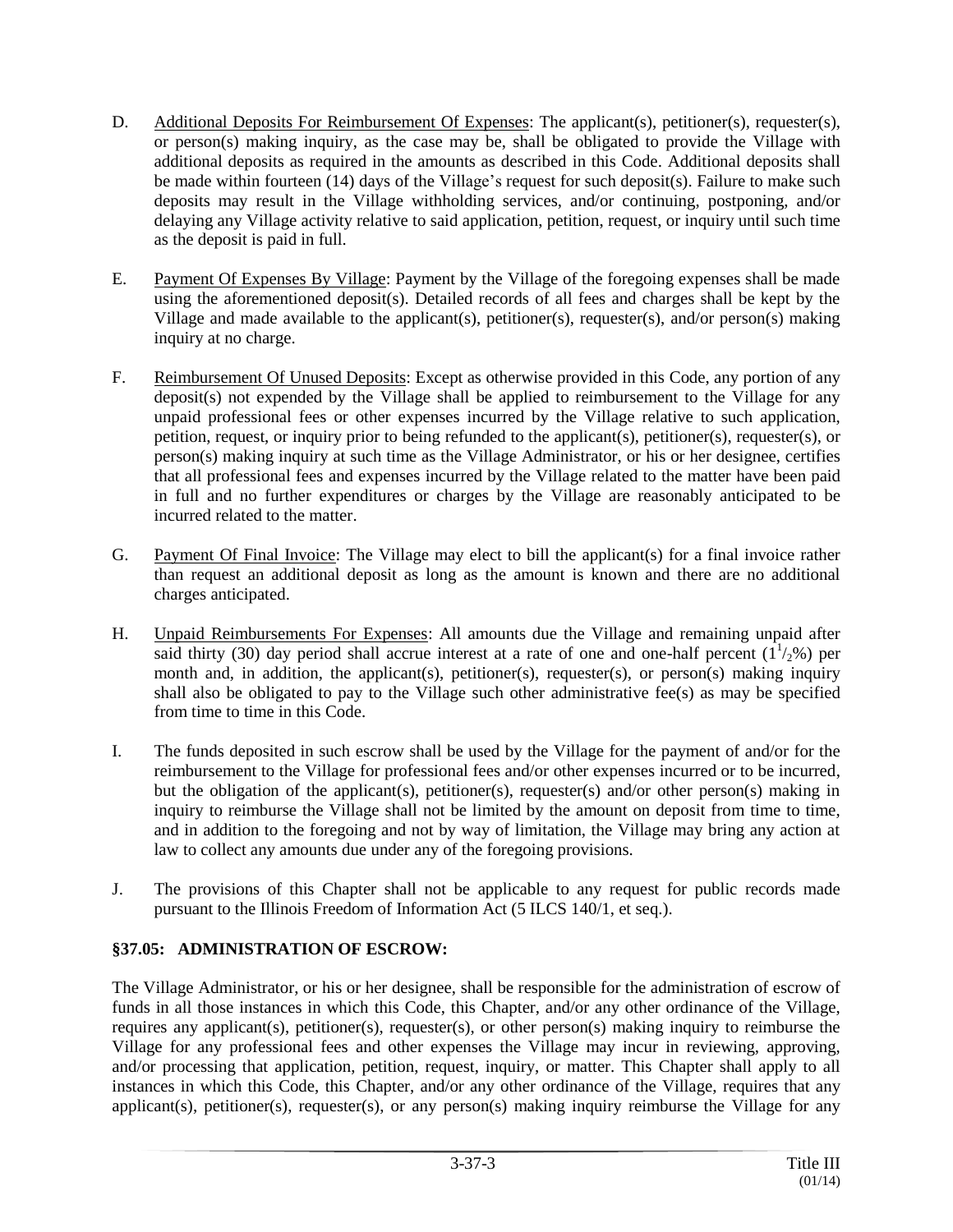costs incurred, or to be incurred, by the Village for professional fees and/or other expenses related to the matter, and such requirement for reimbursement and/or payment to the Village shall apply to those provisions of this Code presently in effect or hereafter adopted which require applicant(s), petitioner(s), requester(s), or any person(s) to reimburse the Village for professional fees and other expenses incurred or to be incurred relative to a matter.

## **§37.06: ESTIMATE:**

The Village Administrator, or his or her designee, will, upon receipt of a matter which may or will require professional services to be rendered to the Village or other expenses to be incurred by the Village, obtain an estimate of the amount of the cost of expected services and other expenses based on the nature of the matter, its complexity, the relative need for professional services, and the expected duration of the matter. The Village Administrator, or his or her designee, will so notify the applicant(s), petitioner(s), requester(s), or other person(s) making inquiry in writing of the estimate of the necessary funds to be deposited with the Village to defray the cost of all professional fees and other expenses the Village might incur in the course of reviewing, approving and/or processing the matter submitted by the applicant(s), petitioner(s), requester(s), or other person(s) making inquiry. The Village Administrator, or his or her designee, shall also include in this communication a request that the applicant(s), petitioner(s), requester(s), or other person(s) making inquiry deposit with the Village within fourteen (14) days of the date of said communication said sum to be placed in escrow by the Village. The application, petition, request, inquiry, or matter shall not thereafter be reviewed or acted upon by the Village unless and until said sum is received by the Village Administrator, or his or her designee. Upon receipt of said sum, the Village Administrator, or his or her designee, shall deposit the same in a non-segregated, non-interestbearing escrow account.

Simultaneously with the sending of notice to the applicant(s), petitioner(s), requester(s), or other person(s) making inquiry, the Village Administrator, or his or her designee, will also notify the professionals whom the Village expects to utilize to review the matter and request that those professionals bill no less frequently than monthly on said matter, and otherwise keep the village apprised of time and cost expended in their respective professional service to the Village relative to this matter.

## **§37.07: DISBURSEMENTS:**

The escrow funds as deposited shall be utilized by the Village from time to time to pay for professional review and other expenses and any and all disbursements therefrom shall be approved by the Village Administrator, or his or her designee, or the village board, and a copy of each disbursement shall be transmitted by the Village Administrator, or his or her designee, to the person and/or entity that deposited the funds.

# **§37.08: REPLENISHMENTS**:

The Village Administrator, or his or her designee, will periodically review the escrow funds on deposit to ensure that adequate funds are available to pay all professional fees and other expenses relating to said matter. In the event that the Village Administrator, or his or her designee, determines at any time that sufficient funds are not available in escrow to pay for and/or reimburse the Village for any costs incurred by the Village relative to the matter, the Village Administrator, or his or her designee, shall so notify the applicant(s), petitioner(s), or person(s) making a request or inquiry and request the deposit with the Village of additional funds to defray the anticipated additional costs in accordance with the standards set forth in this Chapter. The applicant(s), petitioner(s), requester(s) and/or person(s) making an inquiry shall have fourteen (14) days from the date of such request by the Village for additional funds in order to deposit said additional funds with the Village. The professionals previously engaged by the Village